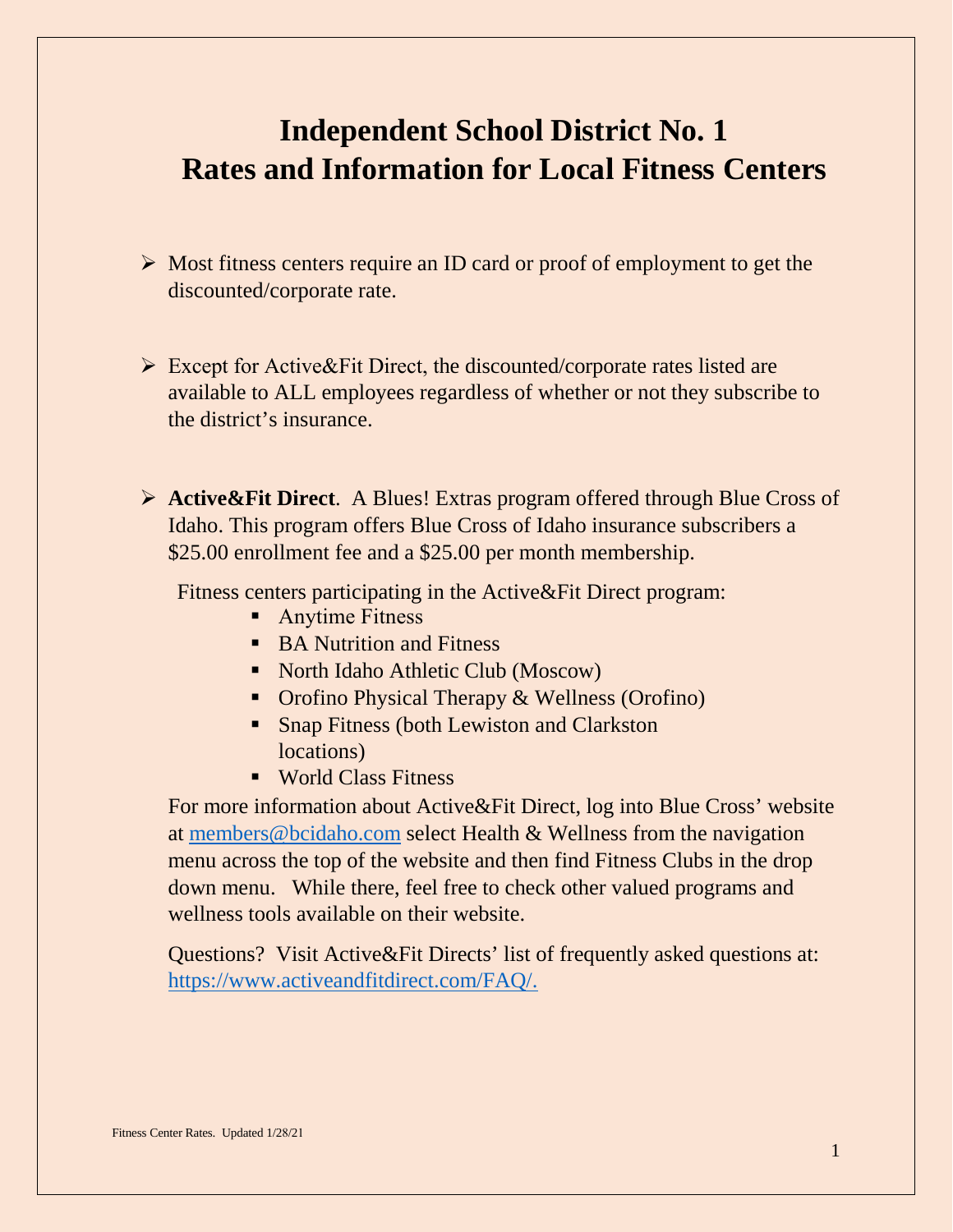## **[Anytime Fitness](https://www.anytimefitness.com/gyms/917/Lewiston-ID-83501/?utm_source=bing&utm_medium=local&utm_campaign=localmaps&utm_content=917)**

**Location:** 102 Thain Road, Lewiston **Contact:** 208-743-7100 **Web:** [www.anytimefitness.com/gyms/917/lewiston-id-83501/](http://www.anytimefitness.com/gyms/917/lewiston-id-83501/)

#### **Discounted Rates (separate from Active&Fit Direct membership):**

- **Enrollment fee special:** \$1.00 plus tax all year Monthly rate: \$34.98 for individual;
- $\checkmark$  Mandatory key purchase: \$41.34 for first key and \$21.20 for additional keys (each family member must purchase a key)
- $\checkmark$  Family: \$83.74 per month
- $\checkmark$  Membership includes unlimited tanning.

*\*Rates are separate from the Active&Fit Direct program, which offers Blue Cross of Idaho members (i.e., employees that subscribe to the district's insurance) a \$25.00 enrollment fee and \$25.00 monthly fees. See attached for more information.*

### **[Asotin County Family Aquatic Center\\*](https://theaquaticcenter.org/)**

 **Location:** 1603 Dustan Loop, Clarkston **Contact:** 509-758-0110 **Web:** <http://theaquaticcenter.org/>

Rates include both the fitness center, indoor natatorium (pools) and water aerobics. Washington Residents: 10% discount on rates listed below for non-residents

#### **Non-Residents:**

Adults: \$45.99 Adults: \$39.99 Adults: \$34.99 Seniors: \$39.99 Seniors: \$34.99 Seniors: \$29.99

Per month rates: Quarterly per month rates: Annual per month rates:

Daily rates: adults \$6.99; seniors and students \$4.99. Annual rates also include the outdoor water park; unlimited use when open.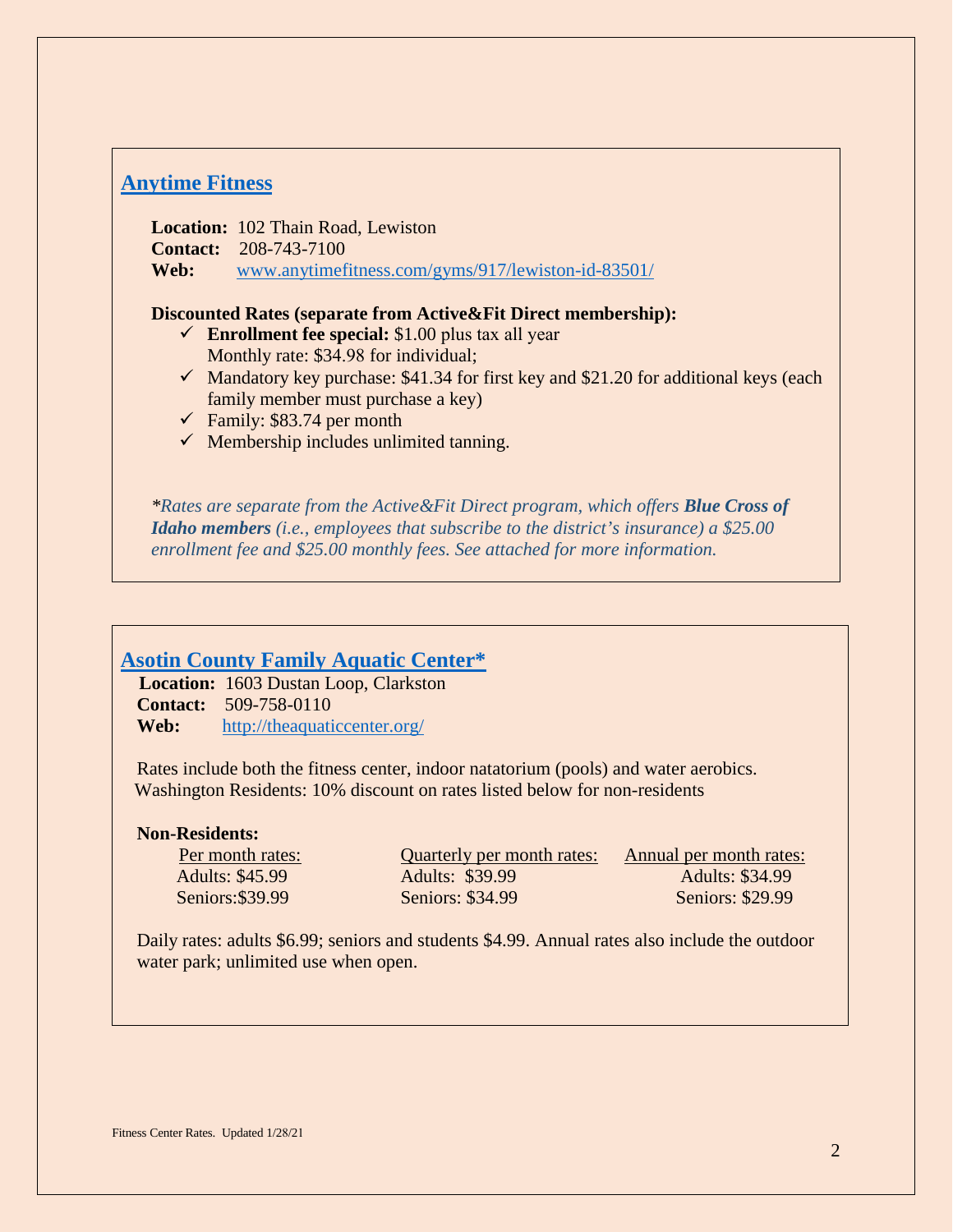## **[BA Nutrition and Fitness/The Diet Doc](http://www.thedietdoclewiston.com/) (Member of Active&Fit Direct\*)**

**Nutrition Consultant:** Bailey Harrison, NASM CPT  **Contact:** 541-993-0225; baydawn@thedietdoc.com Location: 3510 12<sup>th</sup> Street, Lewiston  **Web: <https://www.thedietdoclewiston.com/Fitness>**

#### **Discounted/Corporate Rates:**

- $\checkmark$  \$40.00 per month
- $\checkmark$  No enrollment fee
- $\checkmark$  \$15.00 key card

*\*Rates are separate from the Active&Fit Direct program, which offers Blue Cross of Idaho members (i.e., employees that subscribe to the district's insurance) a \$25.00 enrollment fee and \$25.00 monthly fees.*

## **[CrossFit LCValley](http://crossfitlcvalley.com/)**

Location: 2015 8<sup>th</sup> Avenue, Lewiston **Contact:** 208-791-7391 **Web: [www.crossfitlcvalley.com](http://www.crossfitlcvalley.com/)**

#### **Discounted/Corporate Rate:**

- $\checkmark$  Monthly rate: \$85.00
- $\checkmark$  Childcare during certain hours, free of charge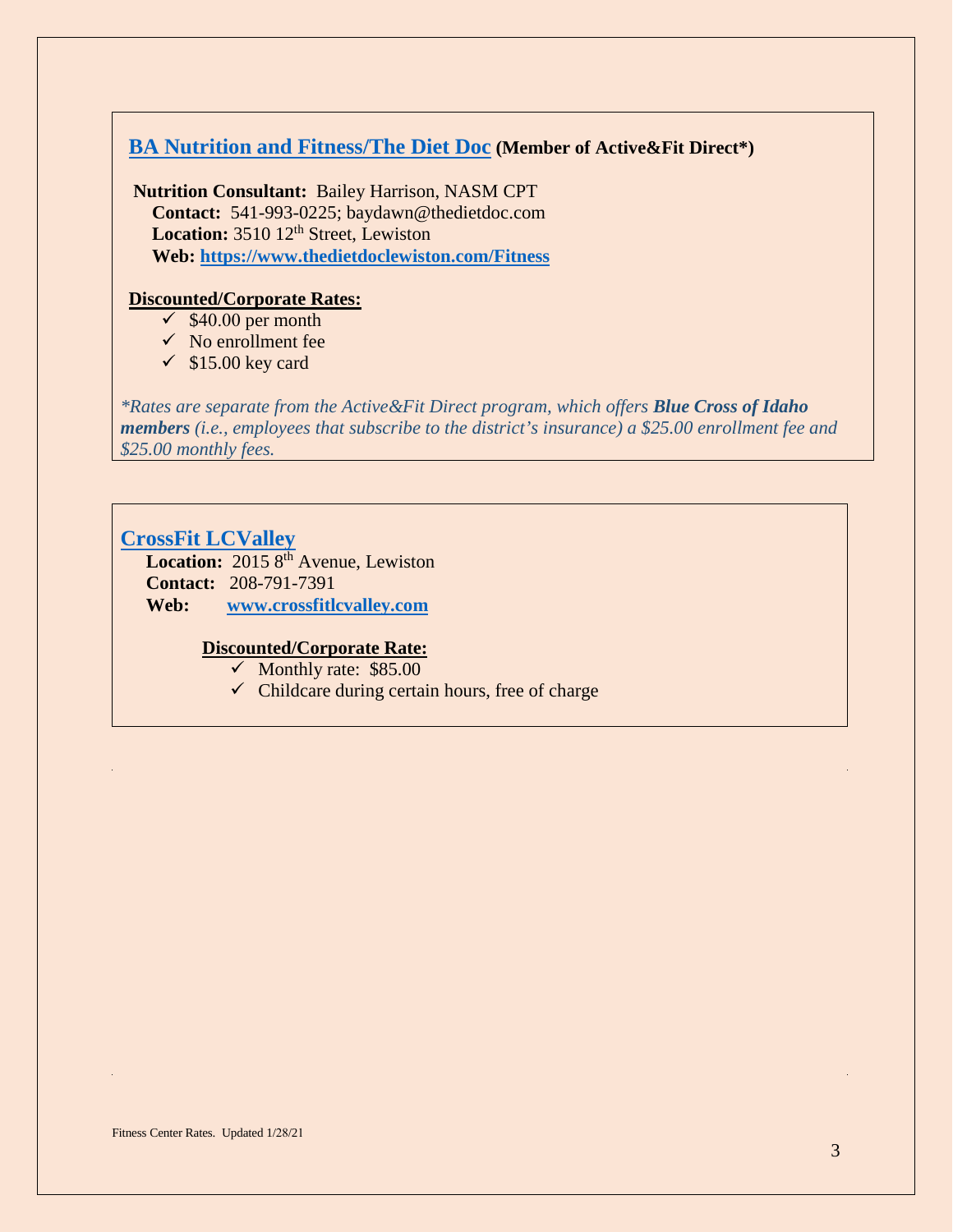## **[Hells Canyon CrossFit](https://www.hellscanyonfitness.com/)**

Location: 1445 5<sup>th</sup> Street, Clarkston **Contact:** 509-295-8657; [coach@hellscanyonfitness.com](mailto:coach@hellscanyonfitness.com) **Web:** [www.hells.canyonfitness.com](http://www.hells.canyonfitness.com/)

#### **Membership Rates:**

- $\checkmark$  First class if free.
- $\checkmark$  Unlimited Membership: \$99.00 per month. This option gives you unlimited access to all CrossFit and Yoga classes, as well as access during open gym slots.

Drop-in: \$15.00. Includes CrossFit, Yoga and Open Gym sessions.

## **Smart Fitness [of the LC Valley](https://smartfitnesslc.com/)**

**Location:** 621 Bryden Avenue, Suite G, Lewiston **Contact:** 208-413-6522 **Web:** <https://smartfitnesslc.com/>

#### **Discounted/Corporate Rates (see attached brochure):**

- $\checkmark$  Enrollment Fee: \$49.99
- $\checkmark$  Monthly rate: \$40.00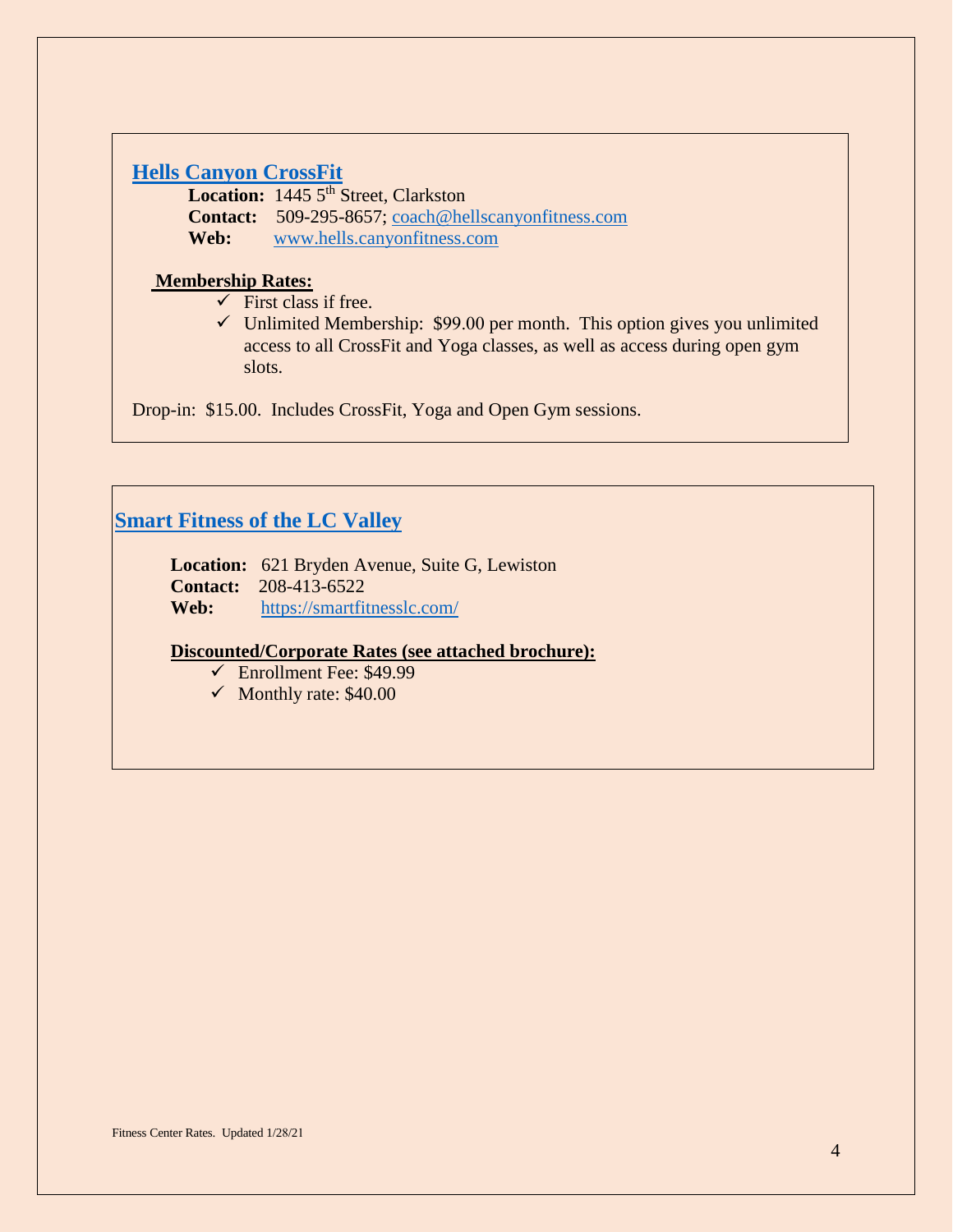

### **World Class Fitness (Member of Active&Fit Direct\*)**

 **Location:** 1110 Main Street, Lewiston  **Contact:** 208-746-8309 **Hours:** 5:00 a.m. – 7:00 p.m.

#### **Discounted Rates:**

- $\checkmark$  3 month membership: \$40.00 per month
- $6$  month membership: \$35.00 per month
- $\checkmark$  12 month membership: \$30.00 per month
- $\checkmark$  VIP membership additional \$5.00 per month allows for 24 hour per day access

You only pay monthly regardless of membership level.

*\*Rates are separate from the Active&Fit Direct program, which offers Blue Cross of Idaho members (i.e., employees that subscribe to the district's insurance) a \$25.00 enrollment fee and \$25.00 monthly fees.*